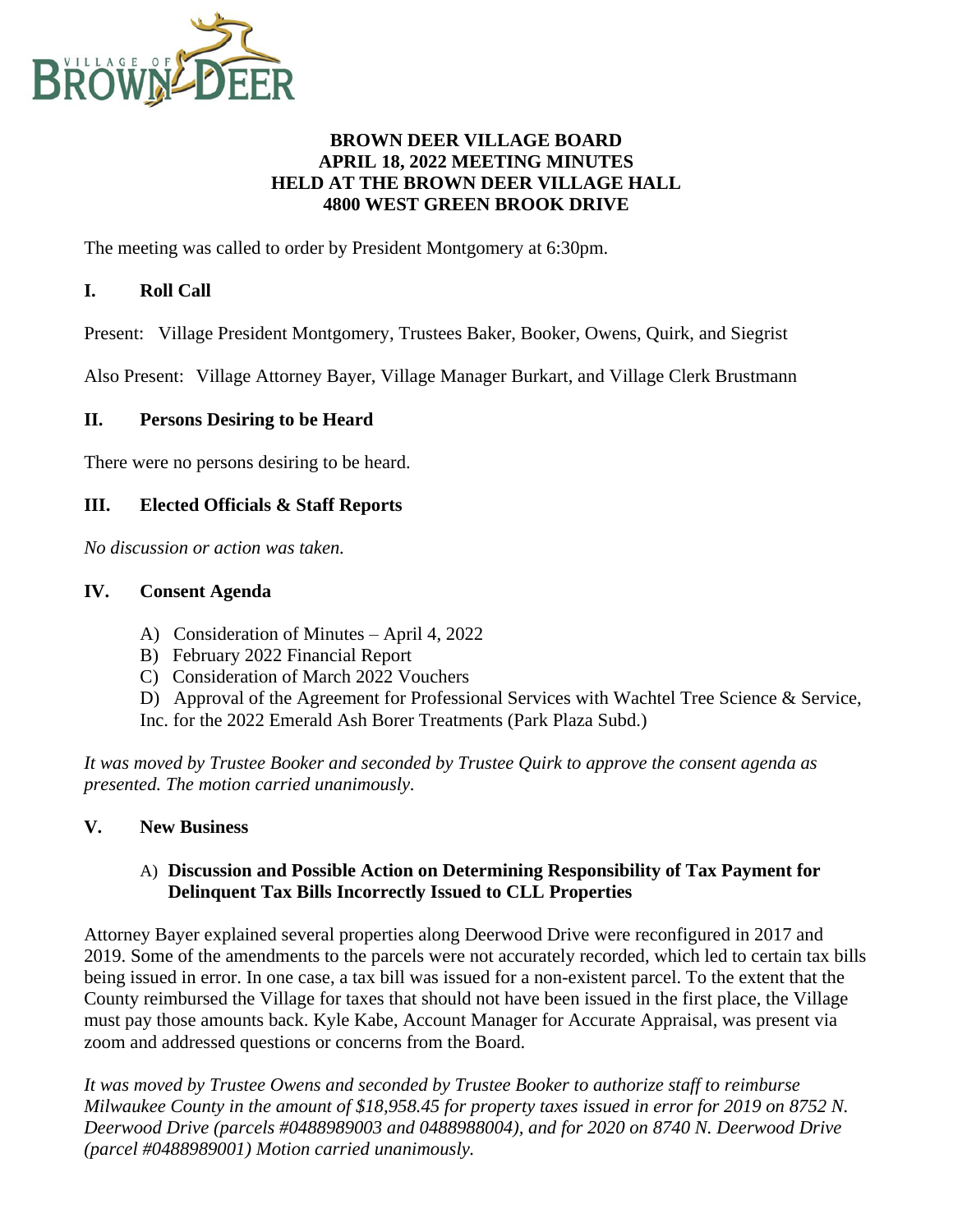## B) **Present and Consider Accepting 2020 Village Financial Audit Report**

Jordan Boehm, CPA, of CliftonLarsonAllen LLP presented a PowerPoint of the 2020 financial audit highlighting the scope of work, audit results, and the governance communication. Village Manager Burkart thanked Mr. Boehm and his team for all their hard work towards the 2020 audit.

*It was moved by Trustee Siegrist and seconded by Trustee Booker to accept the 2020 Financial Audit Report. The motion carried unanimously.*

## C) **Consider Resolution 22-02 Providing for the Sale of Approximately \$3,295,000 General Obligation Promissory Notes**

Brad Viegut, Managing Director of BAIRD, presented the tentative timeline and finance plan for the sale of the promissory notes.

*It was moved by Trustee Quirk and seconded by Trustee Siegrist to approve the sale of approximately \$3,295,000 General Obligation Promissory Notes. The motion carried unanimously by a roll call vote.*

# D) **Consider Resolution No. 22-04 Recognizing Arbor Day on May 9, 2022**

Trustee Quirk noted the Village holds an annual Arbor Day celebration. This year Arbor Day will be held on Monday, May 9<sup>th</sup> at 2pm at Village Park. Arbor Day will be special this year as it will commemorate the life of Brown Deer Police Officer Jill Zeise who passed away on May 9th, 2021, after a courageous 5-year fight with breast cancer.

*It was moved by Trustee Quirk and seconded by Trustee Owens to adopt Resolution No. 22-04 Recognizing Arbor Day on May 9, 2022. The motion carried unanimously by a roll call vote.*

# E) **Consider Resolution No. 22-03 Appreciation for Jeff Baker**

President Montgomery read verbatim Resolution No. 22-03 recognizing Jeff Baker for his 7 terms as Village Trustee.

*It was moved by Trustee Siegrist and seconded by Trustee Quirk to adopt Resolution No. 22-03 Appreciation for Jeff Baker, with Trustee Baker abstaining. The motion carried 5-0.*

# **VI. Recess into Closed Session pursuant to Wis. Stat. §19.85(1)(c) for the following reasons:**

(c)To consider, employment, promotion, compensation, or performance valuation data of any public employee over which the governmental body has jurisdiction or exercises responsibility.

1. Discussion on Performance of Treasurer/Comptroller

*It was moved by Trustee Quirk and seconded by Trustee Booker to recess into Closed Session pursuant to Wis. Stat. §19.85(1)(c) for the following reasons: to consider, employment, promotion, compensation, or performance valuation data of any public employee over which the governmental body has jurisdiction or exercises responsibility specifically discussion on performance of treasurer/comptroller.*